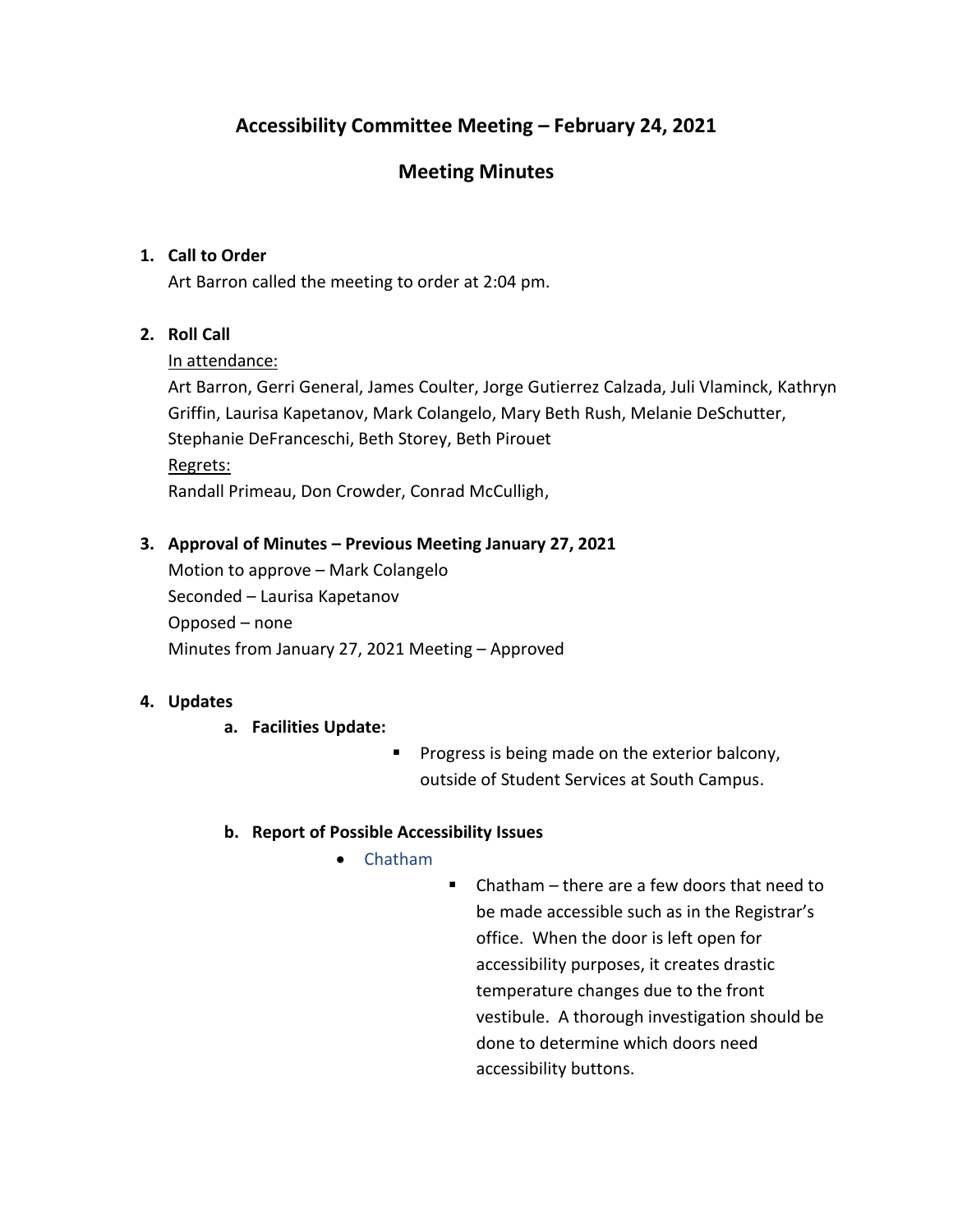• Downtown

■ No updates **Action Item** – Art Barron to head downtown to look for any concerning accessibility issues.

• South

■ No updates/areas of immediate concern. **Action Item** – to establish a "Tip of the Week/Month". **Action Item** – Beth Storey will investigate and report back on the updated version of BB and any accessibility issues. **Action Item** – James Coulter to find last audit and bring to next meeting.

**Action Item** – Art Barron to look for a report of accessibility issues from Moe.

- Online
- A presentation was made to a group at the college, including IT and the Blackboard coordinators on Ally (an accessibility software/licence to add to Blackboard which allows for easy accessibility). This software is already being used by many other colleges in the province. If the group decides this would be beneficial, the CICE department has the funds in their operational budget to purchase the license.

**Action Item** – Beth Storey will follow up with the group to see if a decision has been made to purchase.

#### c. **Student's Perspective (need for recruitment)**

• Stephanie DeFranceschi recruited student, Kyle Schauber who has agreed to be a student member of the Accessibility Committee.

**Action Item** – Shirley to follow up with student (send invite to meetings, terms of reference, etc.).